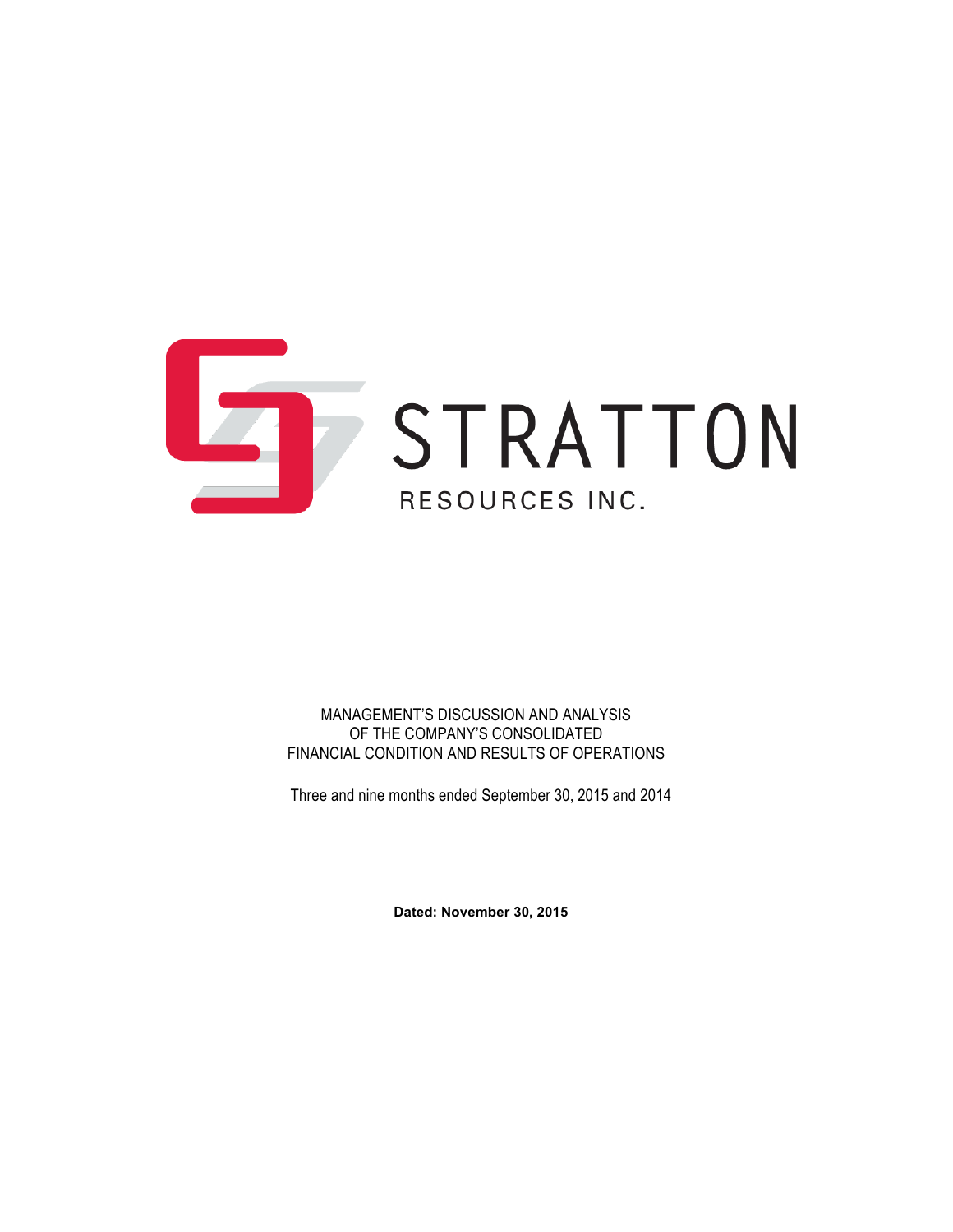(An exploration stage company)

## Management's Discussion and Analysis For the three and nine months ended September 30, 2015 and 2014 Expressed in Canadian Dollars

### **1.1 Date and forward-looking statements**

The following Management's Discussion and Analysis ("MD&A") is intended to assist the reader to assess material changes in the consolidated financial condition and results of operations of Stratton Resources Inc. ("Stratton" or "the Company") as at September 30, 2015 and for the three and nine months then ended. This MD&A should be read in conjunction with the condensed consolidated interim financial statements of the Company and related notes thereto as at and for the three and nine months ended September 30, 2015 and 2014. The condensed consolidated interim financial statements have been prepared in accordance with International Accounting Standard ("IAS") 34, "Interim Financial Reporting" using accounting policies consistent with International Financial Reporting Standards ("IFRS") as issued by the International Accounting Standards Board ("IASB") and Interpretations issued by the International Financial Reporting Interpretations Committee ("IFRIC"). The accounting policies followed in these condensed consolidated interim financial statements are the same as those applied in the Company's most recent audited annual consolidated financial statements for the year ended December 31, 2014.

The effective date of this MD&A is November 30, 2015.

This MD&A may contain "forward-looking statements" which reflect the Company's current expectations regarding the future results of operations, performance and achievements of the Company, including but not limited to statements with respect to the Company's plans or future financial or operating performance, the estimation of mineral reserves and resources, conclusions of economic assessments of projects, the timing and amount of estimated future production, costs of future production, future capital expenditures, costs and timing of the development of deposits, success of exploration activities, permitting time lines, requirements for additional capital, sources and timing of additional financing, realization of unused tax benefits and future outcome of legal and tax matters.

The Company has tried, wherever possible, to identify these forward-looking statements by, among other things, using words such as "anticipate," "believe," "estimate," "expect", "budget", or variations of such words and phrases or state that certain actions, events or results "may", "could", "would", "might" or "will be taken", "occur" or "be achieved".

The statements reflect the current beliefs of the management of the Company, and are based on currently available information. Accordingly, these statements are subject to known and unknown risks, uncertainties and other factors, which could cause the actual results, performance, or achievements of the Company to differ materially from those expressed in, or implied by, these statements. These uncertainties are factors that include but are not limited to risks related to international operations; risks related to general economic conditions and credit availability, uncertainty related to the resolution of legal disputes and lawsuits; actual results of current exploration activities, unanticipated reclamation expenses; fluctuations in prices of base and precious metals; fluctuations in foreign currency exchange rates, increases in market prices of mining consumables, possible variations in mineral resources, grade or recovery rates; accidents, labour disputes, title disputes, claims and limitations on insurance coverage and other risks of the mining industry; delays in obtaining governmental approvals or financing or in the completion of development or construction activities, changes in national and local government regulation of mining operations, tax rules and regulations, and political and economic developments in countries in which the Company operates, as well as other factors. Additional information relating to the Company and its operations is available on SEDAR at www.sedar.com and on the Company's web site at www.strattonresources.com.

The Company's management reviews periodically information reflected in forward-looking statements. The Company has and continues to disclose in its Management's Discussion and Analysis and other publicly filed documents, changes to material factors or assumptions underlying the forward-looking statements and to the validity of the statements themselves, in the period the changes occur.

Historical results of operations and trends that may be inferred from the following discussions and analysis may not necessarily indicate future results from operations.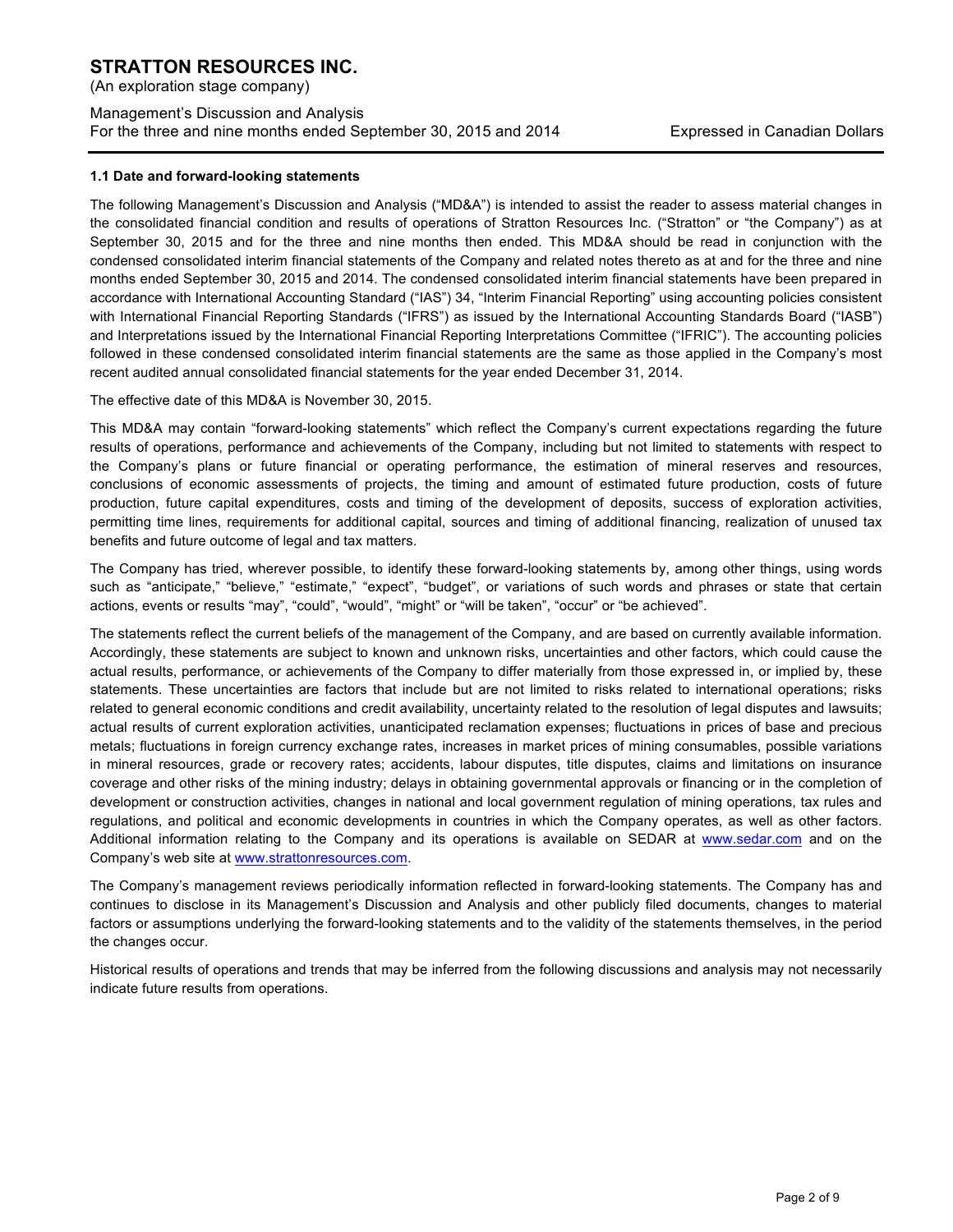(An exploration stage company)

Management's Discussion and Analysis For the three and nine months ended September 30, 2015 and 2014 Expressed in Canadian Dollars

### **1.2 Over-all performance**

### **1.2.1 Description of business**

Stratton is a junior exploration company focused on the acquisition, exploration and development of mineral resource properties. On July 4, 2011, the Company changed its name from Tribune Minerals Corp. to Stratton Resources Inc. The Company is incorporated under the Business Corporations Act (British Columbia) and is a reporting issuer in British Columbia, Alberta and Ontario. The Company is listed on the TSX Venture Exchange ("the Exchange") as a Tier 2 mining issuer, and its shares trade under the symbol SI.V.

The current organizational structure of Stratton is as follows:

| Subsidiary name                              | <b>Jurisdiction</b> | Ownership |
|----------------------------------------------|---------------------|-----------|
| Stratton Resources (Canada) Inc.             | Canada              | 100%      |
| Stratton Resources Holdings Corp. (inactive) | Canada              | 100%      |

Effective November 2015, the Company let lapse the claims of it 100% owned Lunar project. As of the date of this MD&A, the Company no longer holds an interest in a Tier 2 Property ("Qualifying Property"), as defined by the rules of the Exchange, as is now pursuing other mineral property opportunities.

The business of the Company involves a high degree of risk and there is no assurance that the Company will identify appropriate properties for acquisition or investment and even if so identified and warranted, that it will be able to finance the acquisition or investment. In the event that the Company is not able to identify an appropriate mineral property for acquisition or investment in accordance with the listing requirements of the Exchange, there is a risk that the Company, at the discretion of the Exchange, will be transferred to the NEX Board as an inactive company.

#### **1.2.2 Exploration and evaluation assets**

During the three and nine months ended September 30, 2015, the Company incurred the following acquisition, exploration and evaluation costs:

|       | <b>Balance</b> | <b>Additions (Reductions)</b> |                          |               |    | <b>Balance</b>      |                                |
|-------|----------------|-------------------------------|--------------------------|---------------|----|---------------------|--------------------------------|
|       | December 31,   |                               |                          |               |    |                     | September 30,                  |
|       | 2014           |                               |                          |               |    |                     | 2015                           |
|       |                | Q1                            | Q <sub>2</sub>           | Q3            | Q4 | <b>YTD</b>          |                                |
| Lunar | \$ 325,334     | $s -$                         | \$–                      | \$ (325, 334) |    | $$$ $$$ $(325,334)$ | \$<br>$\overline{\phantom{0}}$ |
| Total | \$325,334      | $\overline{\phantom{0}}$<br>จ | $\overline{\phantom{a}}$ | \$ (325, 334) |    | $$$ $$$ $(325,334)$ | ¢                              |

During the nine months ended September 30, 2015, the Company wrote-off \$325,334 in capitalized costs associated with its Lunar project as a result of the claims lapsing.

During the year ended December 31, 2014, the Company incurred the following acquisition, exploration and evaluation costs:

|       | <b>Balance</b><br>December 31, | <b>Additions (Reductions)</b>  |                |                          |         |            | <b>Balance</b><br>December 31, |
|-------|--------------------------------|--------------------------------|----------------|--------------------------|---------|------------|--------------------------------|
|       | 2013                           | Q1                             | Q <sub>2</sub> | Q3                       | Q4      | <b>YTD</b> | 2014                           |
| Lunar | \$317,310                      | \$<br>$\overline{\phantom{0}}$ | \$1,000        | \$-                      | \$7,025 | \$8,025    | \$325,334                      |
| Total | \$317,310                      | \$<br>$\overline{\phantom{0}}$ | 1.000<br>\$    | $\overline{\phantom{0}}$ | \$7.025 | \$8,025    | \$ 325,334                     |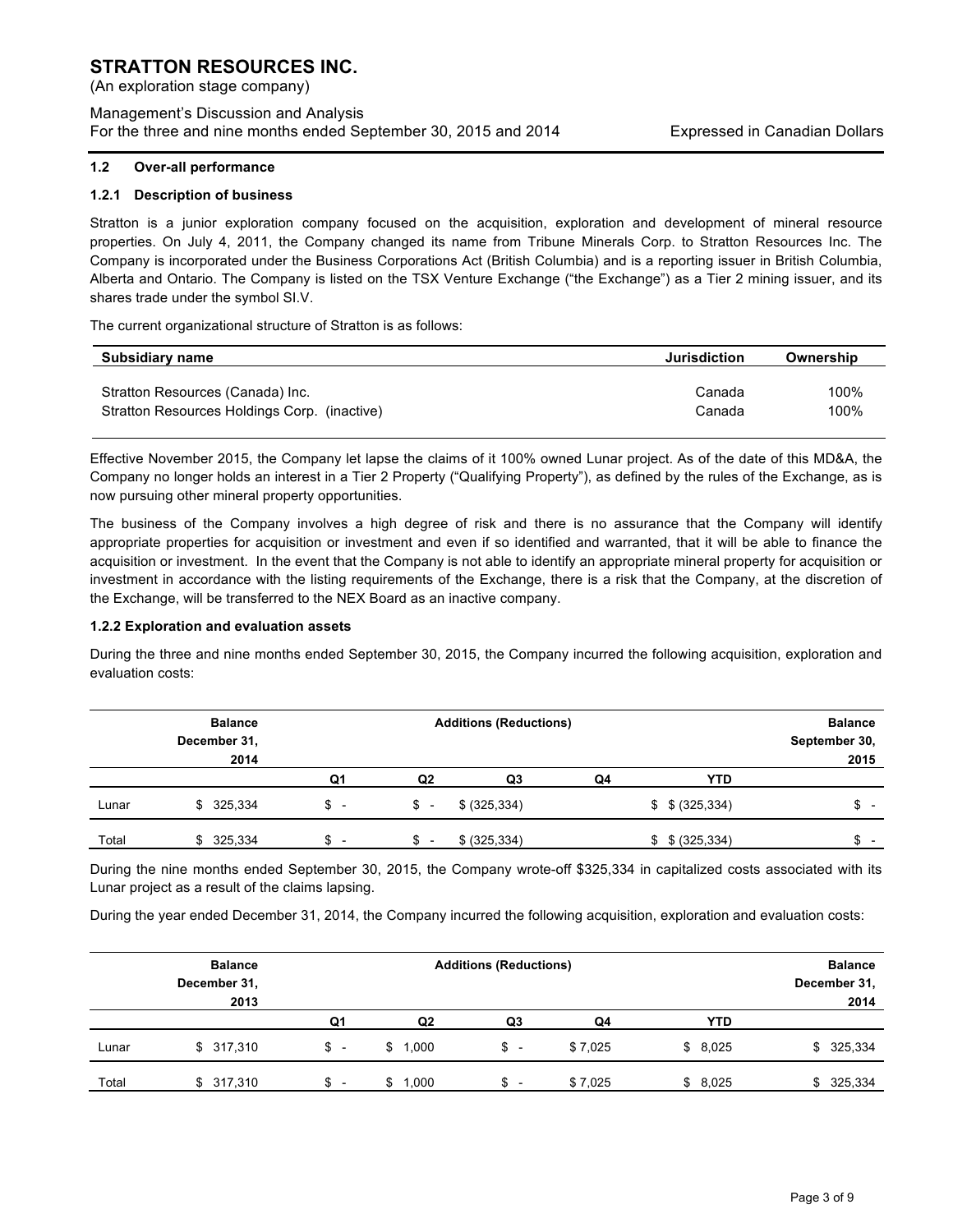(An exploration stage company)

## Management's Discussion and Analysis For the three and nine months ended September 30, 2015 and 2014 Expressed in Canadian Dollars

## **1.3 Selected annual information**

The following represents selected information of the Company for the three most recently completed financial years:

|                                              | 2014                     | 2013         | 2012             |
|----------------------------------------------|--------------------------|--------------|------------------|
| Net loss and comprehensive loss for the year | \$ (132,887)             | \$ (253,781) | \$(16, 287, 757) |
| Basic and diluted loss per share             | (0.00)                   | (0.01)       | (0.47)           |
| Working capital                              | (279, 419)               | (138,508)    | 103,232          |
| Total assets                                 | 687,456                  | 836,528      | 1,337,283        |
| Total long term liabilities                  | $\overline{\phantom{0}}$ |              | 1,377            |
| Shareholder's equity                         | 45.915                   | 178,802      | 408,282          |
| Cash dividends per share                     |                          |              |                  |

The Company generated no revenues from operations during the fiscal periods ended December 31, 2014 and 2013, other than interest income of \$1,197 and \$4,497 respectively.

## **1.4 Results of operations**

### **The three and nine months ended September 30, 2015 and 2014**

Net loss and comprehensive loss for the nine months ended September 30, 2015 was \$423,205 compared to a net loss and comprehensive loss of \$107,077 for the same period in the previous year. The primary reason for the increase in loss is the \$325,334 write-off recorded on the Company's Lunar project. Beyond the write-off, the loss for the periods were very consistent with similar amounts expended on legal and professional fees, office and administration, regulatory and wages. The Company's main objective continues to be to maintain its public listing and conserve capital while it searches for prospective mineral property investments.

During the three months ended September 30, 2015, the Company incurred a net loss and comprehensive loss of \$342,343, which increased by \$316,751 as compared with the net loss and comprehensive loss recorded during the three months ended September 30, 2014. The increase in loss was mainly due to a one-time charge of \$325,334 related to Lunar's project exploration and evaluation asset write-off.

The Company continues to take all reasonable steps to minimize administration and overhead costs to preserve cash and maintain the Company's share structure.

### **1.5 Summary of quarterly results**

The Company is a mineral exploration company and currently has no producing properties or operating income. However, the Company records interest earned on cash balances held at financial institutions, which depends upon cash balances available to fund its acquisition and exploration activities and administrative expenses. A summary of quarterly results is shown below: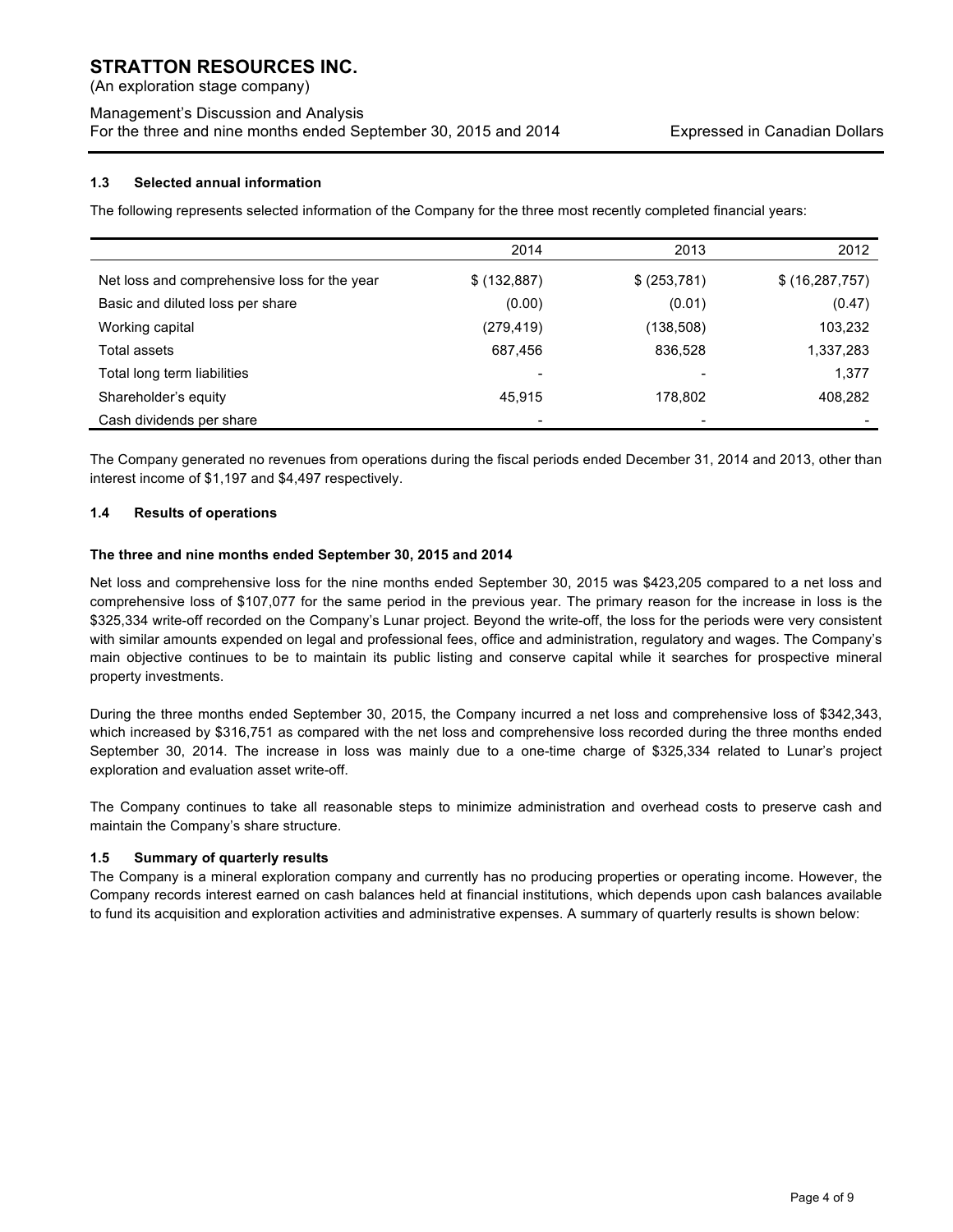(An exploration stage company)

Management's Discussion and Analysis For the three and nine months ended September 30, 2015 and 2014 Expressed in Canadian Dollars

## **1.5 Summary of quarterly results (continued)**

| Quarter ended      | Interest and other income | Net loss and       | Loss per share |
|--------------------|---------------------------|--------------------|----------------|
|                    | (expense)                 | comprehensive loss |                |
|                    | \$                        | \$                 | \$             |
| September 30, 2015 | (870)                     | 342,343            | 0.01           |
| June 30, 2015      | (294)                     | 43,916             | 0.00           |
| March 31, 2015     |                           | 36,946             | 0.00           |
| December 31, 2014  | (1)                       | 25,810             | 0.00           |
| September 30, 2014 | (64)                      | 25,592             | 0.00           |
| June 30, 2014      |                           | 51,985             | 0.00           |
| March 31, 2014     | (1, 132)                  | 29,500             | 0.00           |
| December 31, 2013  | (6, 560)                  | 39.597             | 0.01           |

During the quarter ended September 30, 2015, the Company recorded a write-off of \$ 325,334. Prior quarters show a consistent amount of net losses and comprehensive losses, however during the periods ending June 30, 2014 and June 30, 2015 the Company recorded higher net losses and comprehensive losses due to additional expenses related to the annual reporting and the Company's AGM. The Company anticipates maintaining a minimal monthly cash burn rate until the Company determines it is appropriate to refinance.

## **1.6 Liquidity and capital resources**

The Company finances its operations by raising capital in the equity markets. For the foreseeable future, the Company will need to rely on the sale of its securities to provide working capital and to finance its mineral property acquisition and exploration activities.

As at September 30, 2015, the Company had cash of \$231,884 and a net working capital deficit of \$377,290 compared to cash of \$349,440 and a net working capital deficit of \$279,419 as at December 31, 2014.

The cash balance of \$231,884 as at September 30, 2015 is sufficient to meet the cash requirements for the Company's administrative overhead and maintaining its mineral interests for the next twelve months as long as the note payable is not called.

Effective June 30, 2013, Universal Mineral Services Ltd. ("UMS") agreed to settle the historic payable amounts totaling \$609,388 with a note payable for an equivalent value. The note payable bears no interest, has a maturity, after extension, of December 31, 2015, is due on demand and is extendable for an additional twelve months at the mutual agreement of both parties. The intent of the note is to allow Stratton the flexibility to refinance only when it is deemed beneficial to its shareholders.

The Company has been reviewing ways to reduce general and administration costs, negotiating extended payment terms of its trade payables, and renegotiating its future commitments to identify opportunities to reduce or delay spending and payments.

The Company may be required to raise additional capital in order to fund its operations in the forthcoming year. Although the Company has been successful in the past in obtaining financing through the sale of its securities, there can be no assurance that the Company will be able to obtain adequate financing in the future in light of factors such as the market demand for its securities, the general state of financial markets and other relevant factors. Failure to obtain such additional financing could result in delay or indefinite postponement of the Company's efforts to identify and acquire prospective mineral resource properties, further exploration and development of the mineral resource properties currently in its portfolio, with a possible loss of some properties and reduction or termination of operations.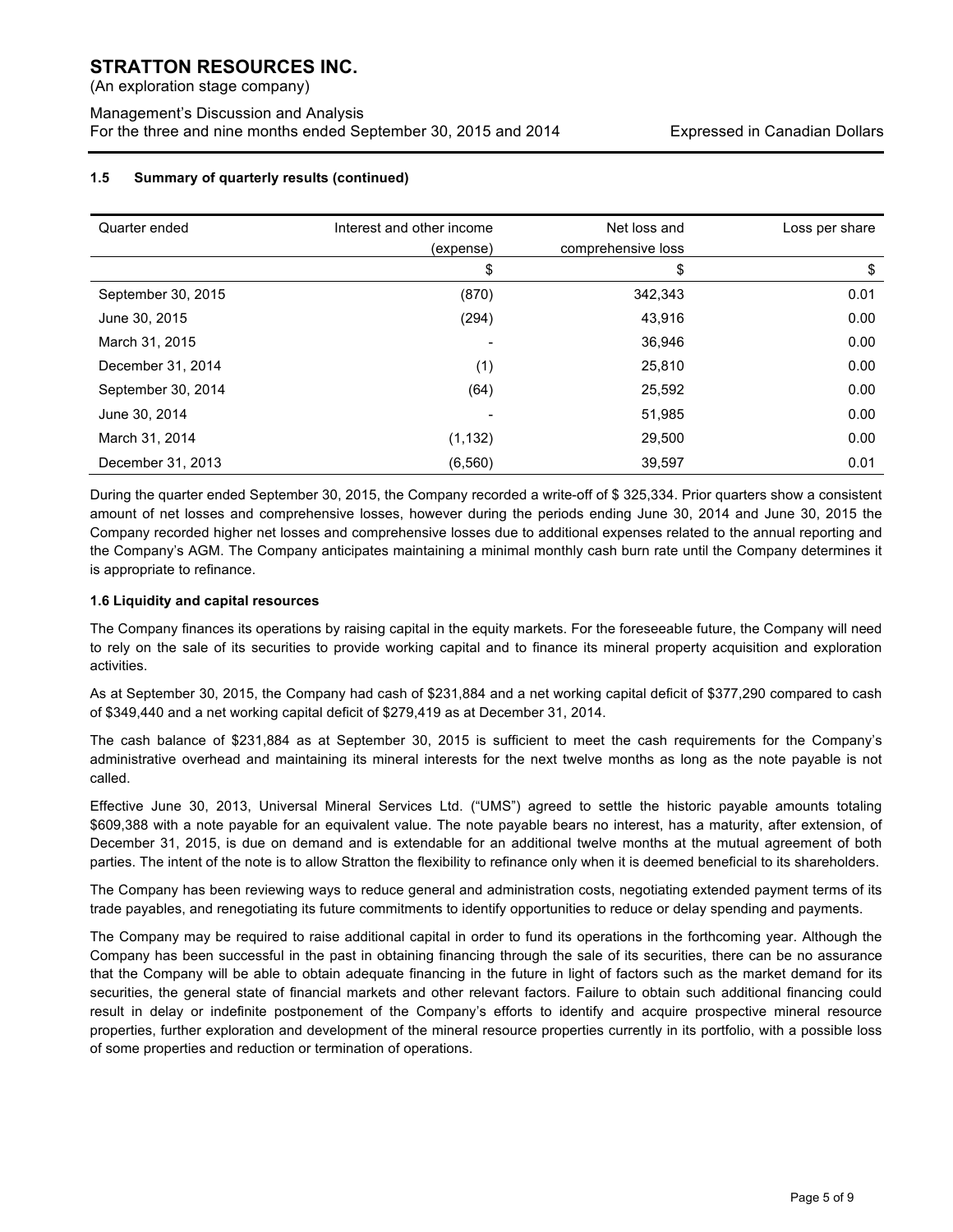(An exploration stage company)

Management's Discussion and Analysis For the three and nine months ended September 30, 2015 and 2014 Expressed in Canadian Dollars

### **1.6 Liquidity and capital resources (continued)**

The Company's condensed consolidated interim financial statements for the three and nine months ended September 30, 2015 and 2014 have been prepared on the assumption that the Company will continue to realize its assets and meet its liabilities in the normal course of business as a 'going concern'. However, as at the date of this MD&A, management has identified factors and circumstances that may cast a significant doubt on the Company's ability to continue as a going concern. The Company's audited annual consolidated financial statements contain no provisions for adjustments, which may become necessary if the Company becomes unable to continue on a 'going concern' basis. Such adjustments could be material.

The extent of the Company's future exploration programs will be dependent on the Company successfully raising additional funds through the issuance of equity.

(a) Non-brokered private placements

There were no financings completed or announced during the year ended December 31, 2014 and up to the date of this MD&A.

(b) Warrants and stock options

During the period ended September 30, 2015 and up to the date of this MD&A, there were no grants or outstanding warrants or stock options.

### **1.7 Off-balance sheet arrangements**

The Company has not engaged in any off-balance-sheet arrangements such as obligations under guarantee contracts, a retained or contingent interest in assets transferred to an unconsolidated entity, any obligation under derivative instruments or any obligation under a material variable interest in an unconsolidated entity that provides financing, liquidity, market risk or credit risk support to the Company or engages in leasing, hedging or research and development services with the Company.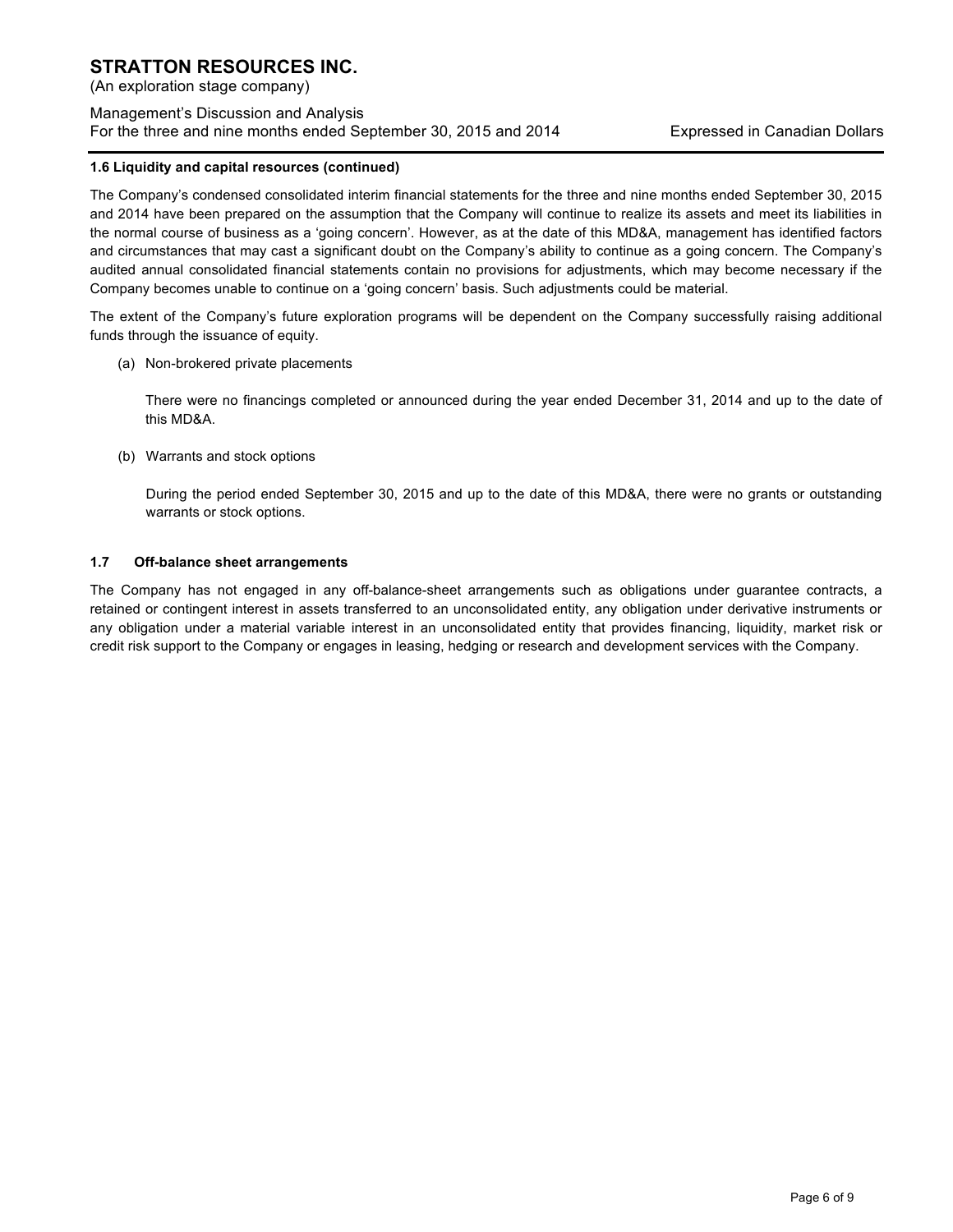(An exploration stage company)

## Management's Discussion and Analysis For the three and nine months ended September 30, 2015 and 2014 Expressed in Canadian Dollars

## **1.8 Related party transactions**

All transactions with related parties have occurred in the normal course of operations and are measured at their fair value as determined by management. All amounts are unsecured, non-interest bearing and have no specific terms of settlement, unless otherwise noted.

|                                    | Three months  | Three months  | Nine months   | Nine months   |
|------------------------------------|---------------|---------------|---------------|---------------|
|                                    | ended         | ended         | ended         | ended         |
|                                    | September 30, | September 30, | September 30, | September 30. |
|                                    | 2015          | 2014          | 2015          | 2014          |
| Universal Mineral Services Ltd.(a) | \$18.765      | \$17.645      | \$64.947      | \$60,134      |

(a) Universal Mineral Services Ltd. ("UMS") is a private company with directors and officers in common that, pursuant to an agreement dated March 30, 2012, provides geological, corporate development, administrative and management services to the Company on a cost recovery basis. The Company also holds a non-voting equity interest in UMS, which is carried at cost. As at September 30, 2015, the outstanding payable balance was \$5,281 (December 31, 2014 - \$5,844) and prepaid expenses and deposits balance was \$6,000 (December 31, 2014 - \$6,000).

Effective June 30, 2013, UMS agreed to settle historic payable balances totaling \$609,388 with a note payable for an equivalent value. The note payable bears no interest, has a maturity of December 31, 2015 and is extendable for an additional twelve months at the mutual agreement. The note payable is due on demand.

### Key management compensation

In addition to the transactions disclosed above, the Company provided the following compensation to key management members:

|                       | Three months  | Three months  | Nine months   | Nine months   |
|-----------------------|---------------|---------------|---------------|---------------|
|                       | ended         | ended         | ended         | ended         |
|                       | September 30. | September 30, | September 30. | September 30, |
|                       | 2015          | 2014          | 2015          | 2014          |
| Short-term benefits** | \$4,375       | \$5.730       | \$12.128      | \$17.190      |

\*\* An amount of \$4,375 and \$12,128 for the three and nine month periods, respectively, is included in related party transactions with UMS (three and nine months ended September 30, 2014 - \$5,730 and \$11,790, respectably).

## **1.9 Subsequent events**

None than otherwise disclosed.

### **1.10 Proposed transactions**

None.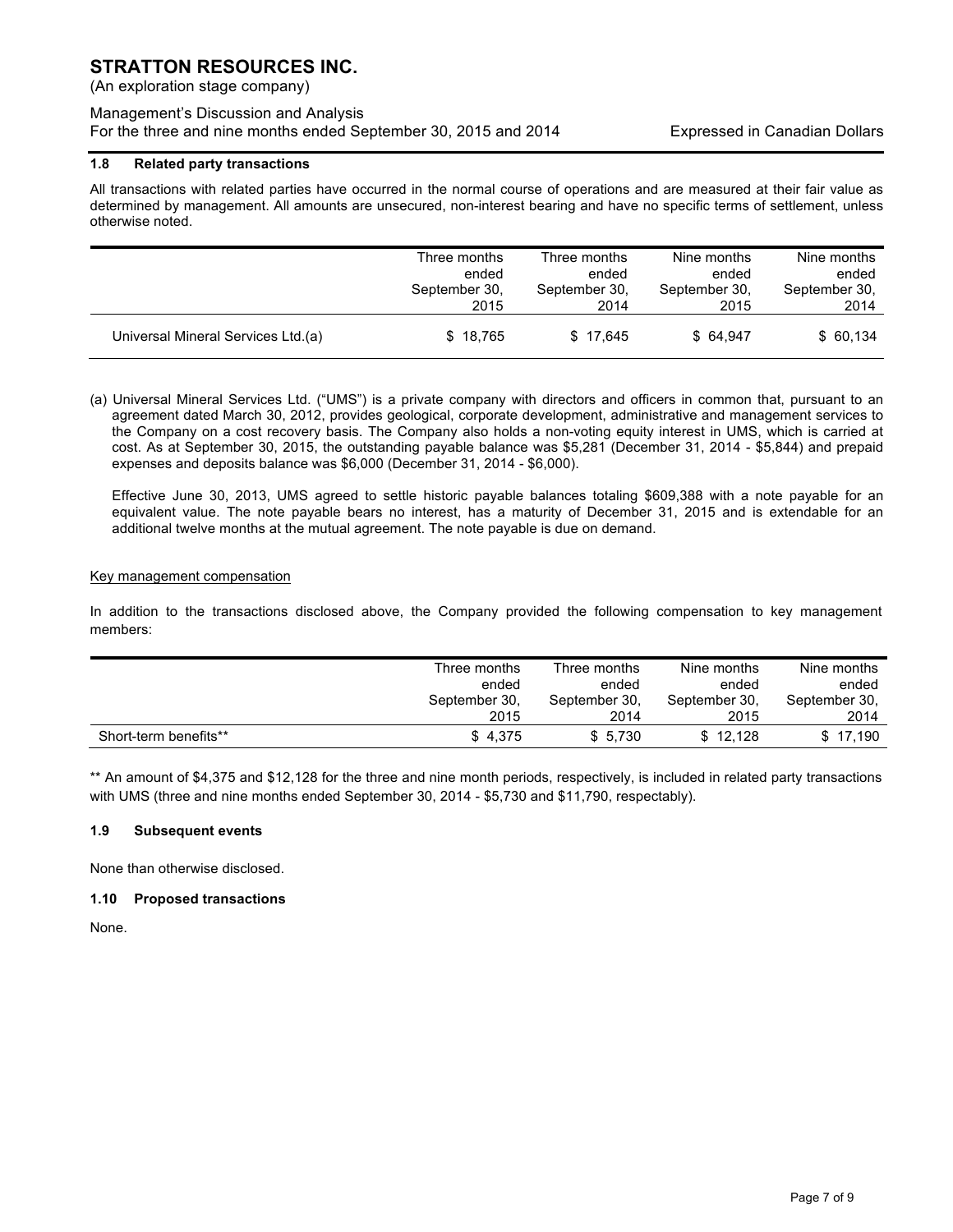(An exploration stage company)

## Management's Discussion and Analysis For the three and nine months ended September 30, 2015 and 2014 Expressed in Canadian Dollars

### **1.11 Critical accounting estimates**

This section is not required as the Company is a Venture Issuer, as the term is defined in National Instrument 51-102 *Continuous Disclosure Obligations*.

### **1.12 Financial instruments and other instruments**

The Company's financial instruments consist of cash, amounts receivables, accounts payable and accrued liabilities and note payable. The fair value of these financial instruments approximate their carrying values due to their short-term maturity.

The Company's financial instruments are exposed to liquidity risk, capital risk and market risks, which include currency risk and interest rate risk. As a result, the Company is exposed to potential losses from these risks as outlined below.

(a) Liquidity risk

The Company manages liquidity risk by maintaining sufficient cash balances. Liquidity requirements are managed based on expected cash flow to ensure there is sufficient capital to meet short-term obligations. The Company estimates that is contractual obligations pertaining to accounts payable and accrued liabilities will be satisfied within one year. As outlined in note 2(e) the Company's liquidity position is dependent on the note payable not being called or, in the event it was, raising additional funds through issuance of equity.

(b) Capital risk management

The Company manages its cash, share capital and equity reserves as capital. The Company's objectives when managing capital are to safeguard the Company's ability to continue as a going concern in order to pursue the acquisition and exploration of mineral properties and to maintain a flexible capital structure which optimizes the costs of capital at an acceptable risk.

The Company manages the capital structure and makes adjustments to it in light of changes in economic conditions and the risk characteristics of the underlying assets. To maintain or adjust the capital structure, the Company may attempt to issue new shares, issue new debt, acquire or dispose of assets or adjust the amount of cash.

The Company is not subject to externally imposed capital requirements.

(c) Market risk

This is the risk that the fair value or future cash flows of a financial instrument will fluctuate because of changes in market prices. Significant market risks to which the company is exposed are as follows:

(i) Foreign currency risk

The Company is exposed to currency risk to the extent expenditures incurred or funds received and balances maintained by the Company are denominated in currencies other than the Canadian dollar. The Company does not use any hedges or other derivatives to mitigate the risk against foreign exchange fluctuations.

The Company did not have any significant foreign currency risk exposure as at September 30, 2015 and December 31, 2014.

(ii) Interest rate risk

Interest rate risk is the risk arising from the effect of changes in prevailing interest rates on the Company's financial instruments. The Company's exposure to interest rate risks is limited to potential increases or decreases on the interest rate offered on cash held at chartered Canadian financial institutions, which would result in higher or lower relative interest income. This risk is considered to be minimal.